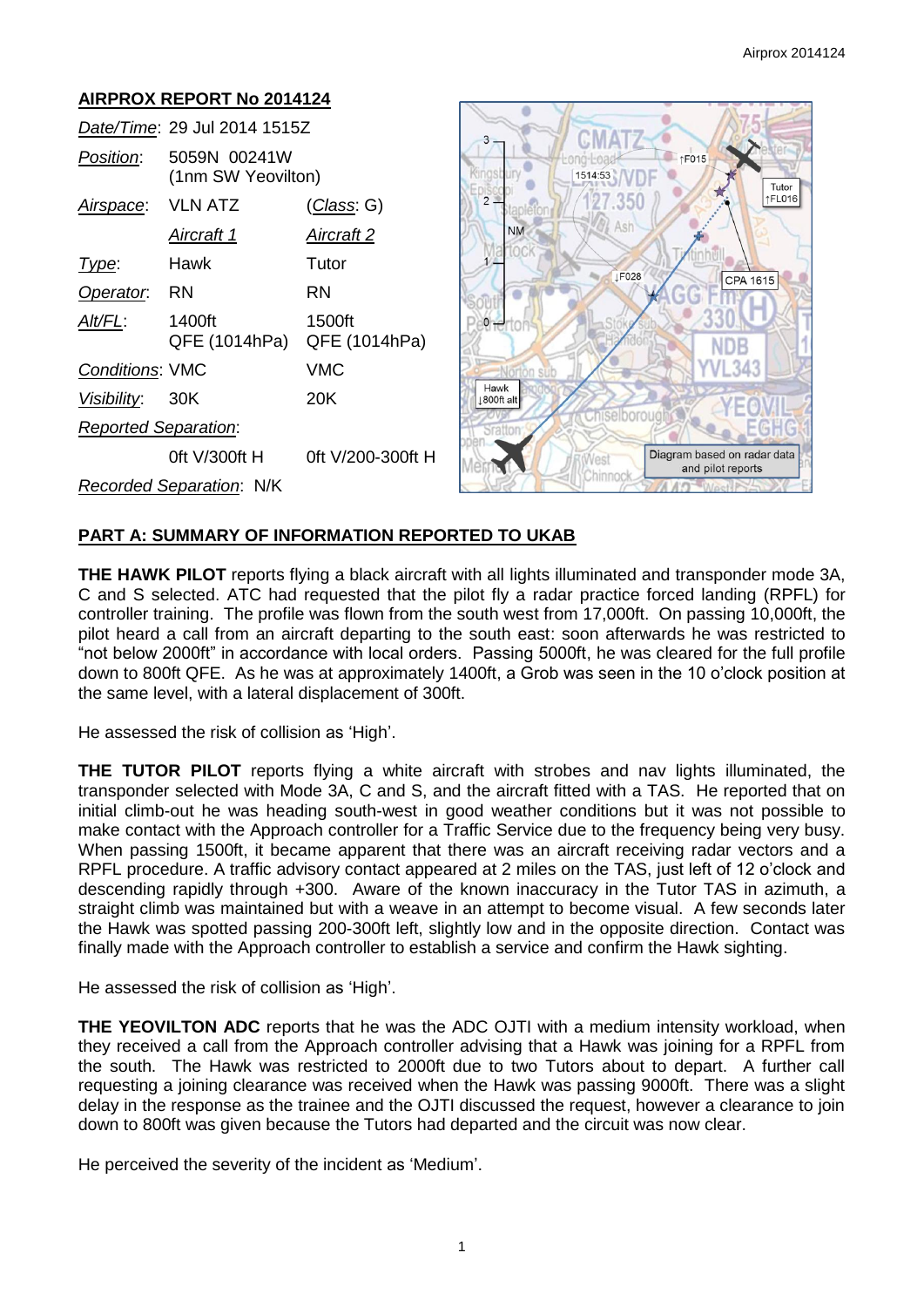**THE YEOVILTON DATCO** reports that he was in the visual control room and did not witness the incident. The trainee ADC controller and the OJTI were busy during that period, with multiple aircraft recovering and the Tutor departures. He liaised with the Radar Supervisor to assign the RPFL a decent height, and 800ft was agreed because the visual circuit was clear now that the Tutors had departed and changed to the Approach frequency.

**THE YEOVILTON APPROACH CONTROLLER** reports that he was the APP OJTI during the Hawk's RPFL. The trainee had conducted all the required RPFL procedures whilst the Hawk approached Yeovilton to join the visual circuit to land. As the Hawk was accelerating, the radar supervisor was liaising with the ADC to obtain a clearance to join the visual circuit and a safe height to which it could descend. During this period the workload on the trainee was considerable, with a number of aircraft calling the Approach frequency whilst the trainee was passing ranges and bearings to the Hawk pilot. When the Hawk approached 5nm from Yeovilton, a clearance to join the visual circuit was issued as "clear to join, circuit clear, 800ft PFL approved". Whilst the trainee was passing this clearance to the Hawk pilot they both noticed a Tutor aircraft, not yet speaking on the Approach frequency, climbing out of Yeovilton and heading south west towards the Hawk. The traffic had not been called to the Hawk pilot, the Hawk pilot then told Approach that he was visual with the airfield and with a Tutor passing down his left hand side. He then went to the ADC frequency.

He perceived the severity of the incident as 'Medium'.

**THE YEOVILTON ATC SUPERVISOR** reports that whilst the Hawk recovered to Yeovilton on a RPFL he performed the liaison call to ADC, pre-noting them on its intentions. The trainee continued to pass ranges and bearings to the Hawk, and also indentified a Tutor as it departed to the southeast. As the Hawk reported accelerating he called ADC to obtain a clearance to join, the clearance was given along with the circuit state, however, no height was given. He questioned the height the Hawk was cleared to and 800ft was approved with the information that the circuit was clear. The clearance was passed to the Hawk and the pilot was asked to report visual with the airfield. The Hawk pilot reported that he was visual with the airfield and with a Tutor passing down his left-hand side. The Tutor then called on the Approach frequency and stated that he was visual with the Hawk.

#### **Factual Background**

The weather at Yeovilton was reported as:

METAR EGDY 291550Z 31013KT 9999 FEW038 23/15 Q1016 BLU NOSIG

## **Analysis and Investigation**

#### **Military ATM**

At 1511:15, the Hawk was provided with a Traffic Service for a visual recovery. Following a request for a RPFL for controller training, the Hawk declared a practice pan at 1512:14 with a simulated fire caption, SW 17nm, requesting a RPFL. To sample the amount of RT exchange that occurred between the RPFL Hawk and the Approach controller, parts of the transcript are below:

| <b>TIME(LOCAL)</b> | <b>FROM</b> | ΤО          | <b>NARRATIVE</b>              |
|--------------------|-------------|-------------|-------------------------------|
| 15:12.58           | <b>APP</b>  | <b>HAWK</b> | [HAWK C/S] 040 15 1/2 miles.  |
| 15:13.04           | <b>HAWK</b> | <b>APP</b>  | [HAWK C/S] accelerating.      |
| 15:13.06           | <b>APP</b>  | <b>HAWK</b> | [HAWK C/S] roger.             |
| 15:13.08           | <b>APP</b>  | <b>HAWK</b> | 040 15 miles.                 |
| 15:13.13           | <b>APP</b>  | <b>HAWK</b> | 10100005000 foot wind 340/10. |
| 15:13.28           | <b>APP</b>  | <b>HAWK</b> | 040/13.                       |
| 15:13.38           | <b>APP</b>  | <b>HAWK</b> | 040 12 $\frac{1}{2}$ .        |
| 15:13.47           | <b>APP</b>  | <b>HAWK</b> | 040 11 $\frac{1}{2}$ .        |
| 15:14.01           | <b>APP</b>  | <b>HAWK</b> | 040 9.                        |
| 15:14.09           | <b>APP</b>  | <b>HAWK</b> | 040 8.                        |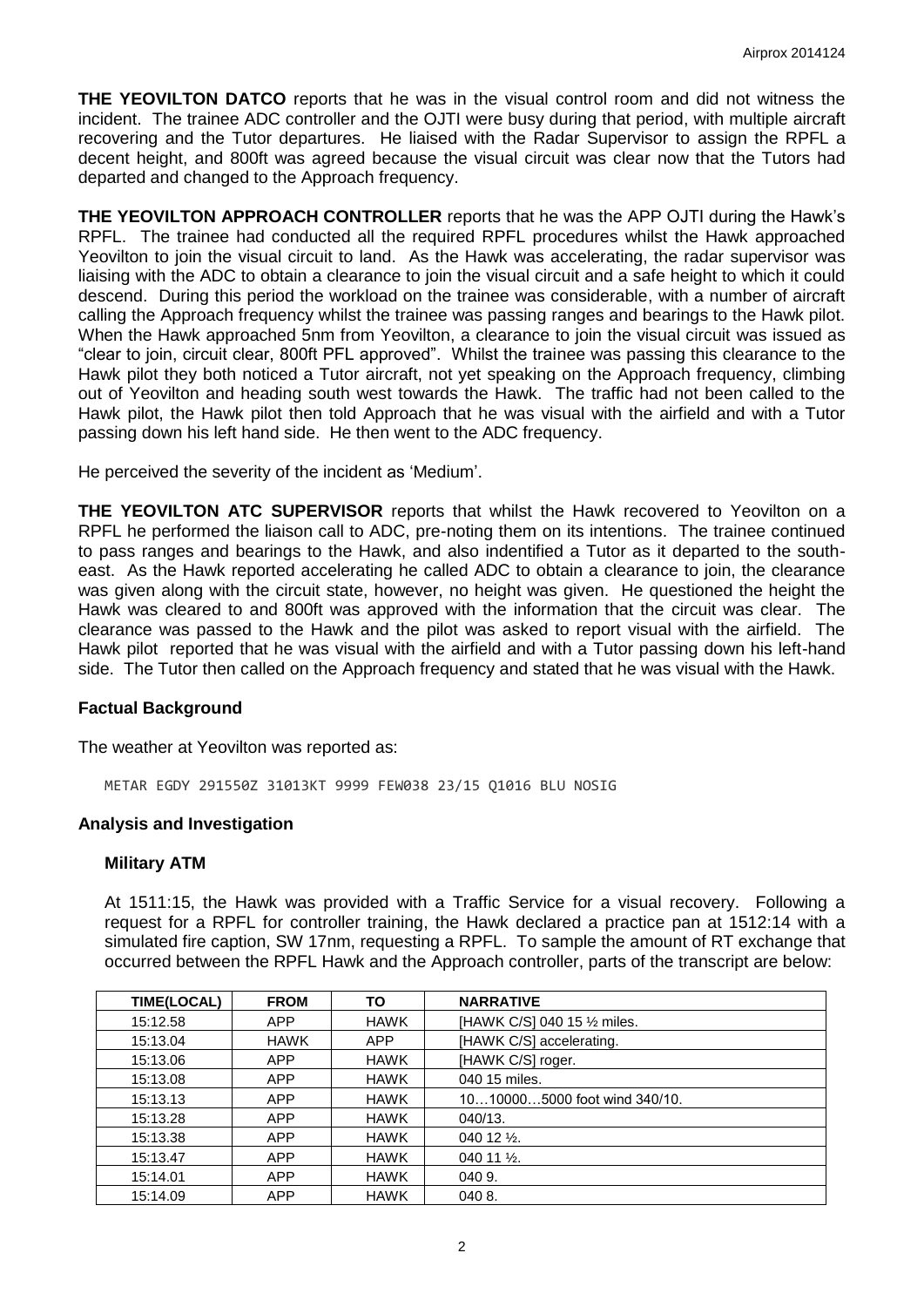| 15:14.20 | <b>APP</b>   | <b>HAWK</b> | 0407.                                                      |
|----------|--------------|-------------|------------------------------------------------------------|
| 15:14.23 | <b>APP</b>   | <b>HAWK</b> | Practice Pan [HAWK C/S] clear to join circuit clear.       |
| 15:14.25 | <b>HAWK</b>  | APP         | Passing 5000 feet.                                         |
| 15:14.27 | <b>APP</b>   | <b>HAWK</b> | Practice Pan [HAWK C/S]  clear to join circuit clear.      |
| 15:14.32 | <b>HAWK</b>  | <b>APP</b>  | Clear to join the circuit [HAWK C/S]                       |
| 15:14.38 | <b>HAWK</b>  | APP.        | low approach.                                              |
| 15:14.42 | <b>APP</b>   | <b>HAWK</b> | $0405\frac{1}{2}$ .                                        |
| 15:14.43 | <b>APP</b>   | <b>HAWK</b> | Standby for height restriction.                            |
| 15:14.45 | <b>APP</b>   | <b>HAWK</b> | [HAWK C/S] not below 2000 feet initially.                  |
| 15:14.47 | <b>HAWK</b>  | <b>APP</b>  | Not below 2000 feet [HAWK C/S]                             |
| 15:14.49 | <b>APP</b>   | <b>HAWK</b> | [HAWK C/S] 800 feet now approved.                          |
| 15:14.52 | <b>HAWK</b>  | <b>APP</b>  | 800 [HAWK C/S]                                             |
| 15:14.54 | <b>APP</b>   | <b>HAWK</b> | [HAWK C/S] report visual with the field.                   |
| 15:15.10 | <b>HAWK</b>  | <b>APP</b>  | [HAWK C/S] visual with the field and the Grob that's just  |
|          |              |             | went down my left hand side to TWR.                        |
| 15:15.17 | <b>APP</b>   | <b>HAWK</b> | [HAWK C/S] roger channel 1.                                |
| 15:15.28 | <b>TUTOR</b> | <b>APP</b>  | APP [Tutor c/s] passing 2000 feet and VFR to the south     |
|          |              |             | west requesting Traffic Service I was also visual with the |
|          |              |             | Hawk.                                                      |

In addition to the RT above, at 1513:50 a non-Airprox Tutor climbed out for a Traffic Service and at 1514:00 the Airprox Tutor left the Tower frequency and attempted to contact Approach. Furthermore, at 1514:13 (Figure 1) another aircraft called for radar vectors to PAR; this aircraft was told to standby.



Figure 1: Geometry at 1514:13 (Hawk 7404; non-airprox Tutor 7411).

At 1514:49 (Figure 2), the clearance to join the visual circuit was passed to the Hawk, descending to 800ft QFE.



Figure 2: Geometry at 1514:49 with clearance to descend to 800ft QFE.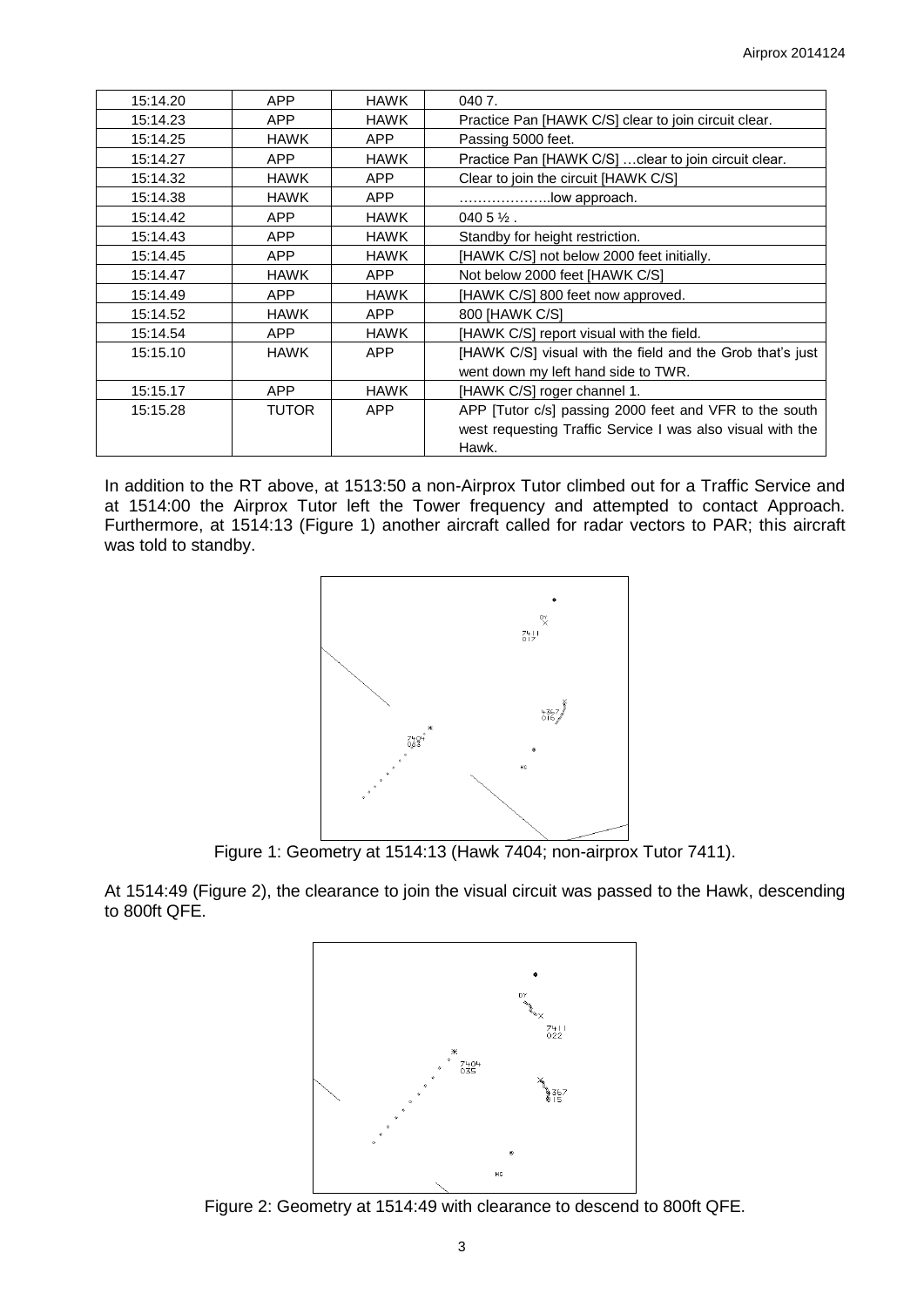At 1514:52 (Figure 3), the Tutor emerged on the Jersey Radar replay. The Hawk reported the Tutor passing down the left hand side at 1515:10.



Figure 3: Aircraft geometry at 1514:52 (Hawk 7404; Tutor 7414).

The Hawk was not fitted with an Airborne Collision Avoidance System (ACAS) and was reliant on lookout and Traffic Information. The lookout was limited because there was no ACAS or Traffic Information and the first sighting was at 300ft horizontal separation. The trainee Approach controller did not provide information to the Hawk pilot under a Traffic Service, but the RT transcript and workload at the time provide context. The RPFL required ranges at 0.5nm intervals and this meant near constant RT with the Hawk, especially when updated clearances were passed. The trainee Approach controller had a further Tutor under a Traffic Service and another aircraft calling for a radar pick-up; the RT was so busy that the Airprox Tutor pilot left the Tower frequency at 1514:00 and managed to get the first call to Approach at 1515:28. The workload and fact that the data block (required for RPFL range and bearing information) had obscured the Tutor, meant that Traffic Information was not passed to the Hawk.

The Tutor pilot was not able to establish a Traffic Service with Approach and no update was provided by the ADC; the ADC had transferred the Tutor to the same frequency as the Hawk to allow radar deconfliction. In contrast to the Hawk, the Tutor TAS readout did give an indication of traffic and a degree of situational awareness. The TAS azimuth limitation is well known and the Tutor pilot attempted to manoeuvre above the descending Hawk whilst weaving to gain visual acquisition. The late sighting by the Tutor pilot demonstrated the limitations of lookout, especially with a light aircraft and a fast jet on converging headings.

The unit Occurrence Safety Investigation produced a thorough review of the incident. The investigation recognised that the Hawk was allowed to descend below 2000ft without appreciation of the departing traffic. There was a lack of Traffic Information to both pilots; the ADC assumed that the aircraft would be deconflicted by the Approach controller, who in turn was task focussed on the RPFL. The Approach controller's scan for conflictors was also obscured by a data block that provided the constant range and bearing information. The RPFL procedure was viewed to have latent issues with an ambiguous description of the traffic situation required for a descent below 2000ft. The TAS issue is a well publicised limitation in the design and a more accurate system would enhance the pilot's awareness; the Hawk T1/T1A would also benefit from a form of ACAS/TAS.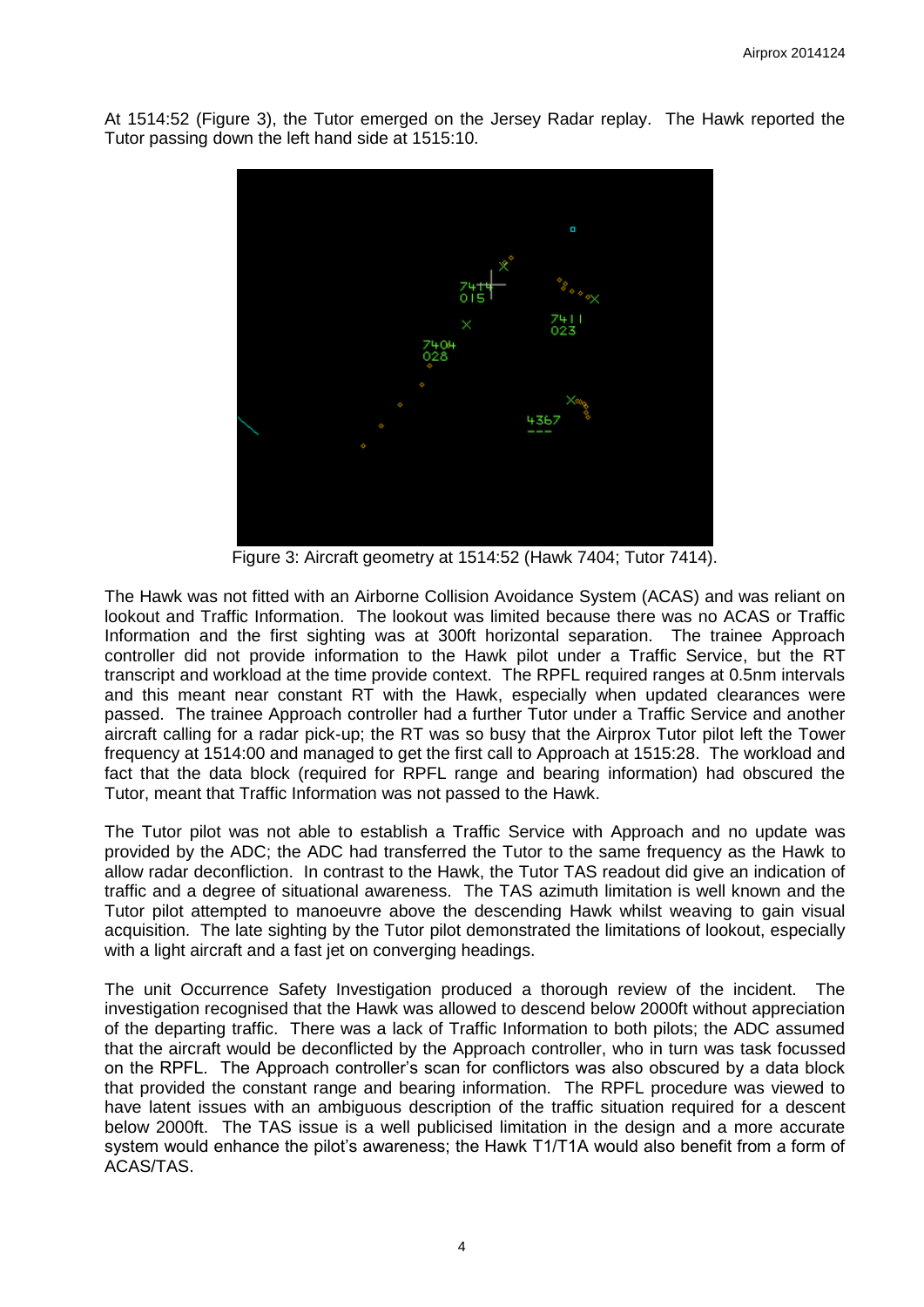A number of unit recommendations were made to address the causes and contributory factors of the Airprox. For RPFLs procedures, it was recommended that in future the ADC would broadcast to all stations to provide awareness to crews about to depart. In addition, the liaison call between radar and ADC would include the squawk to allow the ADC to monitor the RPFL inbound using Hi-Brite. The review of the procedures is also considering a 'call for release' to allow the Approach controller to positively deconflict all departures. The uncertainty of what constitutes departing aircraft worthy of Traffic Information was also being reviewed and the unit is considering the use of a range at which departing aircraft should be taken into account for RPFL Traffic Information.

## **UKAB Secretariat**

Both pilots shared an equal responsibility to avoid a collision, and for not flying into such proximity as to create a danger of collision<sup>1</sup>, the geometry was head-on therefore both pilots were required to alter course to the right<sup>2</sup>.

## **Comments**

## **Navy HQ**

This scenario was engineered by 2 assumptions. There was an assumption that the App controller was aware of the departing traffic and the further assumption was that App would deconflict the RPFL v the departing traffic. While the liaison from the App room to the VCP was completed there was no reciprocal flow to the App room for the departing traffic. Routinely, the departing traffic would not have normally impacted the App task, however, the fact it was a RPFL from the SW with a SW departure meant that this was a scenario that required a deconfliction. The introduction of a 'call for release' for traffic departing the Duty Runway when RPFL traffic is inbound should ensure safety and separation is maintained.

## **Summary**

An Airprox was reported when a Hawk and a Tutor flew into proximity at 1515 on 29 July 2014, in the Yeovilton MATZ. The pilots were operating under VFR and VMC, the Hawk was conducting a RPFL and receiving a Traffic Service, and the Tutor was not yet under an ATS. The Tutor pilot received Traffic Information from his TAS, but the Hawk pilot did not receive any Traffic Information.

# **PART B: SUMMARY OF THE BOARD'S DISCUSSIONS**

Information available included reports from the pilots of both aircraft, transcripts of the relevant RT frequencies, radar photographs/video recordings, reports from the air traffic controllers involved and reports from the appropriate ATC and operating authorities.

The Board first considered the pilots' actions. The Hawk pilot was conducting a Radar PFL; a manoeuvre which involved a high cockpit workload. He did not receive any Traffic Information from the controller, and did not have any form of TAS in the cockpit. The Board concluded that it was, therefore, unsurprising that he saw the Tutor late against the background terrain as he descended at a high rate of closure. For his part, the Tutor pilot did not receive any Traffic Information either from the ADC and, once he switched to the App frequency, he was unable to establish contact with the controller due to the frequency being busy with the RPFL recovery. Notwithstanding, he did get traffic awareness from his TAS, and had deduced from the busy frequency what was occurring. The Board commended him for his correct use of the information he gleaned from the TAS (taking into account its limitations in azimuth), and his pro-active attempts to weave and gain visual contact with the Hawk. However, the fact of the matter was that, with a small head-on target approaching at speed, he was unlikely to gain sight of the Hawk much before he did.

 $\overline{\phantom{a}}$ <sup>1</sup> Rules of the Air 2007 (as amended), Rule 8 (Avoiding Aerial Collisions)

<sup>&</sup>lt;sup>2</sup> Ibid., Rule 10 (Approaching head-on)